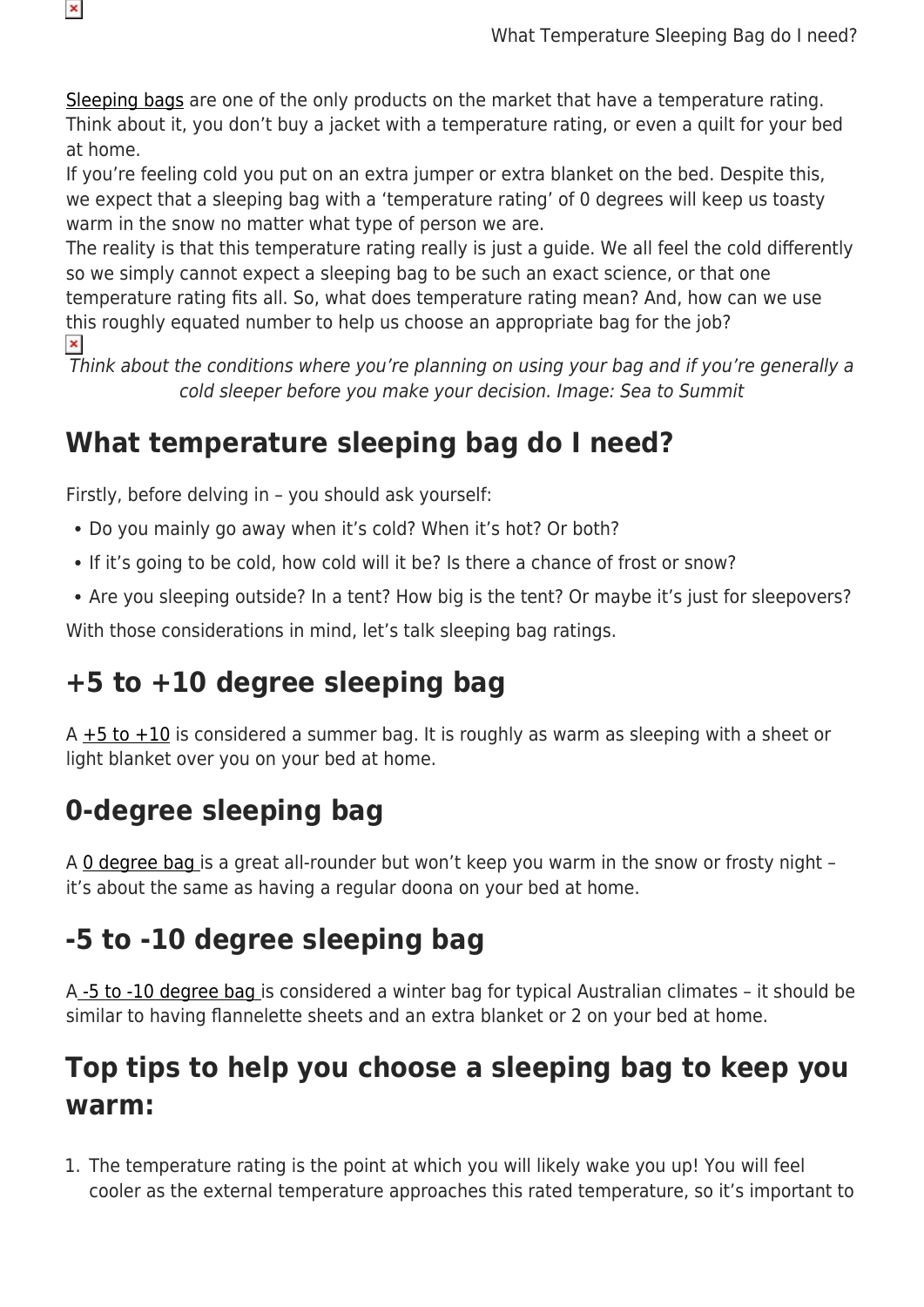give yourself a temperature buffer.

 $\pmb{\times}$ 

- 2. As a starting point, work out the lowest temperature you will be using the sleeping bag most of the time.
- 3. From here, we recommend adding a buffer to ensure you sleep warm… this is dependent on how you sleep:
	- Warm sleepers refer to the the EN/ISO tested 'Comfort' rating as a starting point and choose a bag with this rating at 5 degrees below the lowest temperatures you plan to use your sleeping bag in.
	- Cold sleepers refer to the EN/ISO tested 'Lower Limit' rating as a starting point and choose a bag with this rating at 5-10 degrees below the lowest temperatures you plan to use your sleeping bag in.
- 4. Keep in mind that you can expand the comfort range of a sleeping bag by adding liners for extra warmth or use the sleeping bag unzipped as a doona to cater for temperature extremes you may encounter on occasion.
- 5. Finally… this is not an exact science, we are all different with varying metabolisms. You'll need to use some of your own best judgement in your selection.

These are all factors worth considering to help you select the right bag. If you want to understand how temperature rating is tested and measured, then read on.  $\pmb{\times}$ 

Look out for sleeping bags that are marked with EN13537 – as that indicates they've been tested to an EU standard. Image: Sea to Summit

#### **What does the EN/ISO temperature rating mean?**

Sleeping bags have to be independently tested by the manufacturer to obtain the rating. The rating is often based on an R-value which is a measurement of insulation – just like the insulation in the walls of your house.

Some manufacturers will do real world testing on one sample of their insulation, and apply a formula to the different sleeping bags, whereas sleeping bags tested to an **EN** (European) [Standard, or since 2016 an ISO or international standard a](https://en.wikipedia.org/wiki/List_of_EN_standards)re the most accurately tested bags. Keep in mind though, that this testing is done in a controlled and static environment where a dummy is placed inside the sleeping bag with temperature sensors. So unless you're a motionless dummy sleeping in an environment void of variables, you'll need to make some allowances for your own physiological makeup and the equipment you are using.

#### **What is the EN or ISO Standard?**

There are no testing guidelines here in Australia, so look out for bags that have been tested according to EN Standards. The EN Standard for [sleeping bags is marked EN13537 which was](https://en.wikipedia.org/wiki/EN_13537) [superseded by the ISO 23537-1 international standard in 2016.](https://en.wikipedia.org/wiki/EN_13537)

The standard measures 3 temperature ratings:

**Comfort** – the temperature at which a standard woman can expect to sleep comfortably,